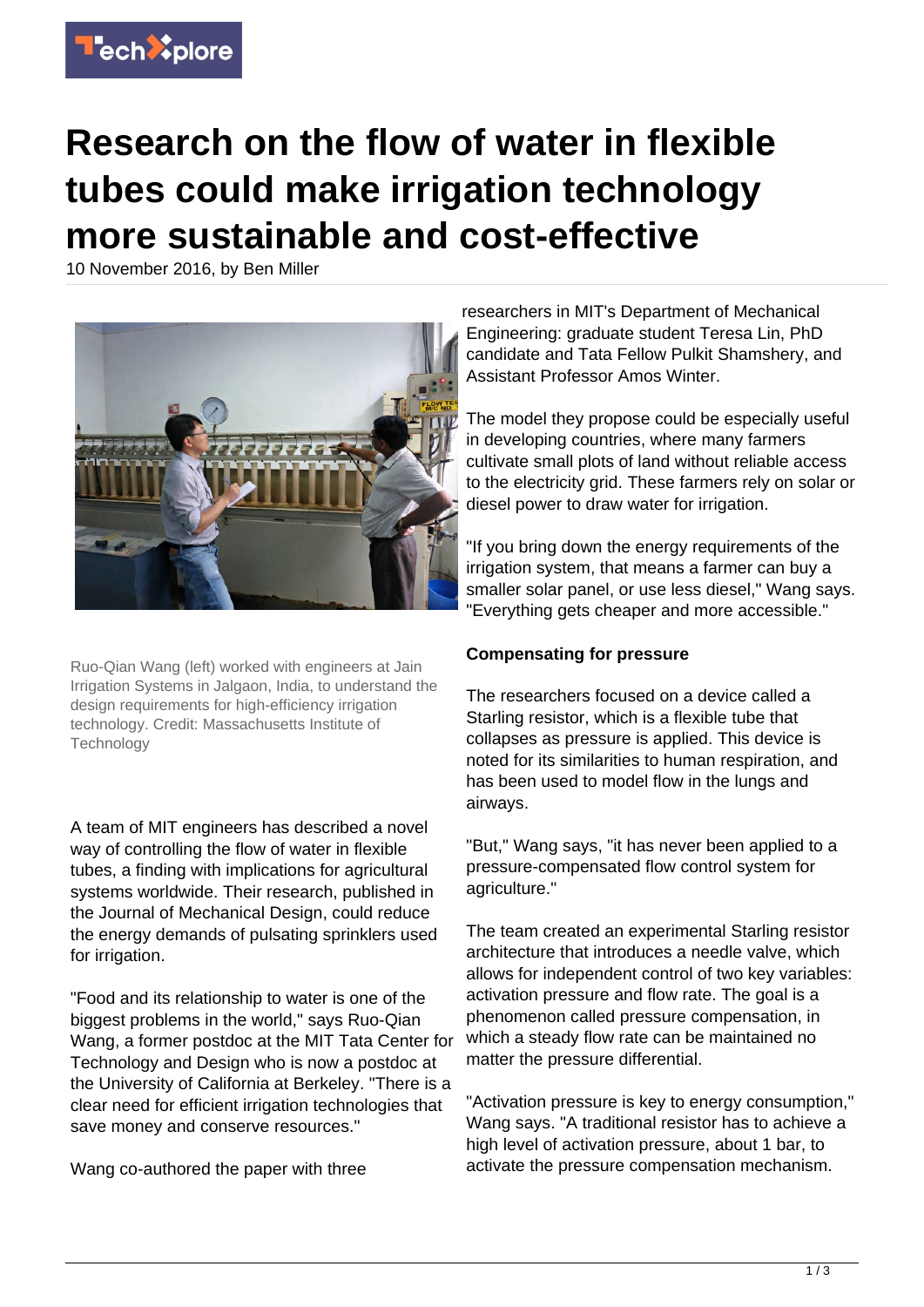

That takes a lot of pumping power."

The team's experiment showed that using a rubber tube to replace the diaphragm of the existing Starling resistor design can reduce the needed activation pressure by 90 percent.



The MIT team's novel design of a Starling resistor includes a needle valve to control the rate of water flow through the system. Credit: Massachusetts Institute of **Technology** 

"As a result, Wang says, "farmers can use smaller pumps and smaller solar panels to provide the activation pressure."

They placed the needle valve at a critical juncture in the system, where, together with the rubber tube, us determine that it had potential in sprinkler it acted as part of a series of resistors to water flow. systems. Now we have a great opportunity for our Using different tube lengths and thicknesses, they discovered that adjusting the needle valve changed the flow rate, but did not change the minimum pressure needed to "activate" the system. Their paper describes the first mathematical model that quantitatively predicts this decoupling of the two variables.

This means their device could make it easier to optimize irrigation systems for a variety of settings.

"We can design the activation pressure using a given tube material and geometry, and by adjusting the needle valve, water can be applied to different crops at different flow rates," Wang says.

This new Starling resistor can be optimized for a

high flow rate—necessary for pulsating sprinklers—while the pressure compensation phenomenon also causes the tube to oscillate, which gives it a natural pulsating quality.

Wang explains that "a traditional sprinkler uses a spring-loaded arm to impact the [flow rate.](https://techxplore.com/tags/flow+rate/) That wastes energy, and energy has a cost. This device provides pulsation by itself."

## **Leveraging global expertise**

The project has grown out of the team's partnership with Jain Irrigation Systems, a multinational company headquartered in Jalgaon, India, that provided funding, technical knowledge, and market expertise. Researchers in Winter's GEAR Lab have collaborated with Jain on a number of projects related to water and agriculture.

"Jain is a \$1 billion revenue company with smallscale farmers comprising 80-90 percent of their clients," says Wang. "They can commercialize agriculture projects in that space better than any other company."

He notes that Jain's guidance and ability to fieldtest prototypes helped keep the Starling resistor project on the right track.

"Being able to test this architecture with Jain helped work to make an impact."

 **More information:** Ruo-Qian Wang et al. Control of Flow Limitation in Flexible Tubes, Journal of Mechanical Design (2016). [DOI:](http://dx.doi.org/10.1115/1.4034672) [10.1115/1.4034672](http://dx.doi.org/10.1115/1.4034672)

This story is republished courtesy of MIT News ([web.mit.edu/newsoffice/](http://web.mit.edu/newsoffice/)), a popular site that covers news about MIT research, innovation and teaching.

 Provided by Massachusetts Institute of **Technology**